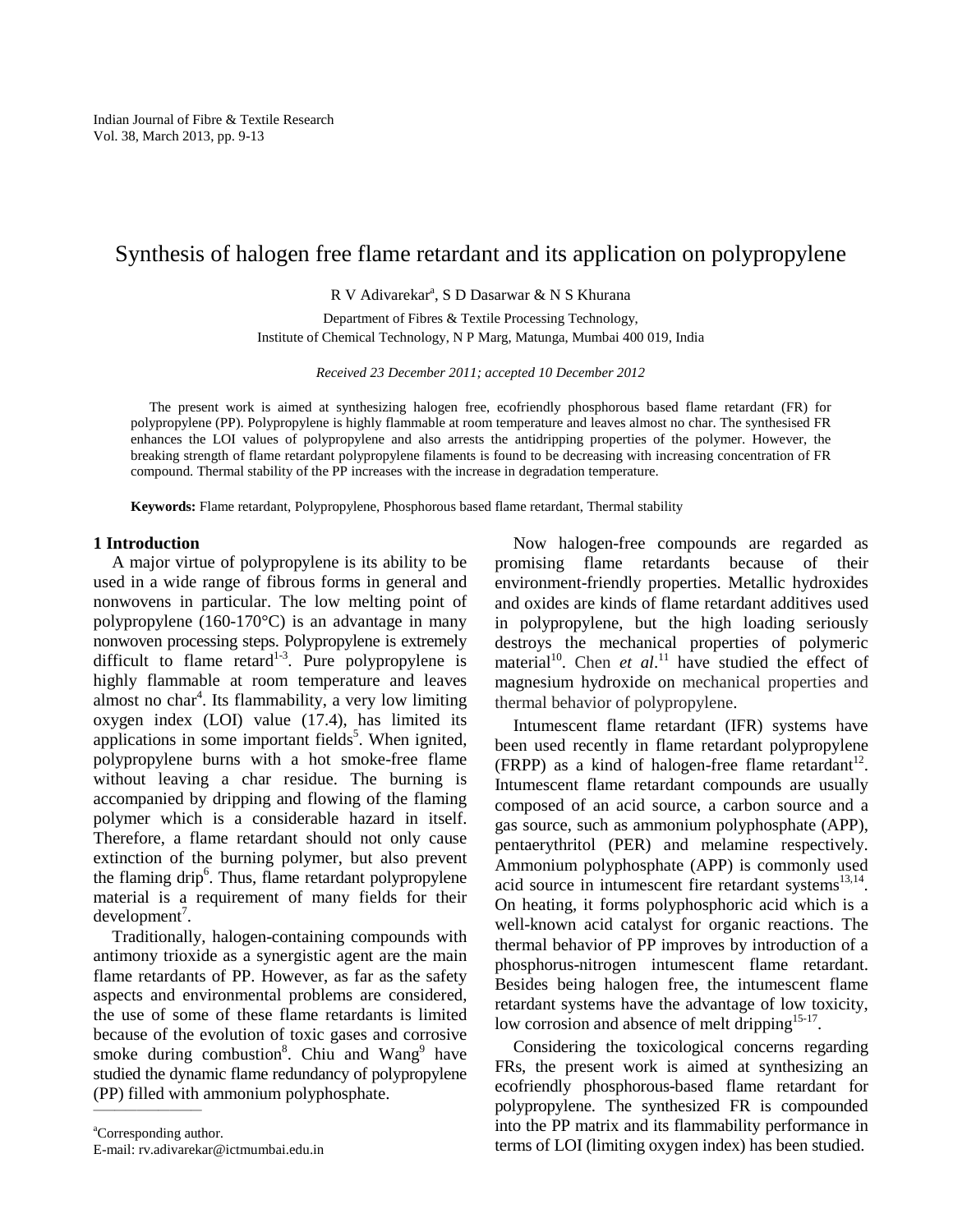# **2 Materials and Methods**

#### **2.1 Materials**

Polypropylene chips REPOL H200FG with melt flow index 20 were obtained from Reliance Industries, Mumbai. Phosphorous oxychloride (Sandhya Group of Companies, Mumbai) was used as a main FR compound, Neopentyl glycol (SD Fine Chemicals, Mumbai) was used to prepare a stable intermediate compound before the final FR compound is synthesized using thermally stable compound 4-phenyl phenol or P-hydroxyl diphenyl (SD Fine Chemicals, Mumbai). Solvent used was toluene (SD Fine Chemicals, Mumbai). Triethylamine (SD Fine Chemicals, Mumbai) played role of acid scavenger and magnesium chloride (SD Fine Chemicals, Mumbai), a catalyst.

# **2.2 Reaction Scheme**

Neopentyl glycol reacts with phosphorous oxychloride to form neopentyl Glycol phosphonyl chloride (NGPC) which further reacts with 4-phenylphenol to finally form a FR compound (Scheme 1).

## **2.3 Synthesis of FR Compound**

In a three-necked flask provided with a stirrer, a dropping funnel, a hydrochloric acid absorber device and a condenser, 1 mole of neopentyl glycol and toluene were fed. The resulting mixture was heated at  $45-55^{\circ}$ C. With stirring, 1 mole phosphorus oxychloride was added drop-wise to the mixture in an hour. The mixture was heated to 75°C in an hour, and then allowed to react at the same temperature (75°C) for an hour. The generated hydrogen chloride as a gas was absorbed or neutralized by using potassium hydroxide solution.

The resulting reaction mixture was cooled to room temperature to which 0.95 mole of 4-phenylphenol (para-phenylphenol), 0.1 mole of magnesium chloride and 1.1 mole of toluene were added and the mixture was heated at 65-75° C. With stirring, 1.05 moles of triethylamine was drop-wise added to the mixture in an hour. Thereafter, the mixture was allowed to react at the same temperature  $(75^{\circ} \text{ C})$  for an hour.

The obtained mixture was cooled to room temperature and neutralized by adding a hydrochloric acid solution which corresponds to an excess amount of triethylamine, and allowed to stand to separate an oil phase. Finally, the obtained oil phase was washed with water at approximately 85°C. The remaining liquid, if any, was removed by dehydration in oven and white solid was obtained as flame retardant compound.

**2.4 Preparation of Flame Retardant Polypropylene** 

# *Compounding of Polypropylene Chips with Phosphorous Flame Retardant*

The PP chips were dried in a vacuum dryer for 4 hours at 60°C to remove traces of moisture. Before melt spinning the PP pallets were compounded with phosphorous flame retardant (FR) in twin screw co rotating extruder where RPM of screw was 60-80.

The compounding of FR into PP was done using 5, 10 and 15% conc. of FR compound. The temperatures of five zones in extruder were 175, 185, 195, 210 and  $220^{\circ}$ C for zone 1, 2, 3, 4 and 5 respectively.

## *Melt Spinning of FR Polypropylene Filaments*

The melt spinning of the PP pallets blended with FR was carried out on laboratory melt spinning machine supplied by Fair Deal Associates, New Delhi, India. The temperatures of this spinning extruder zones maintained were 190, 200 and 220°C for Zone-I, Zone-II and Zone III respectively. The temperatures were distinctly above the melting point of the PP pallets. The extruder zone was provided with a nitrogen gas to prevent oxidation of PP.



Scheme 1—Synthesis of phosphorus flame retardant compound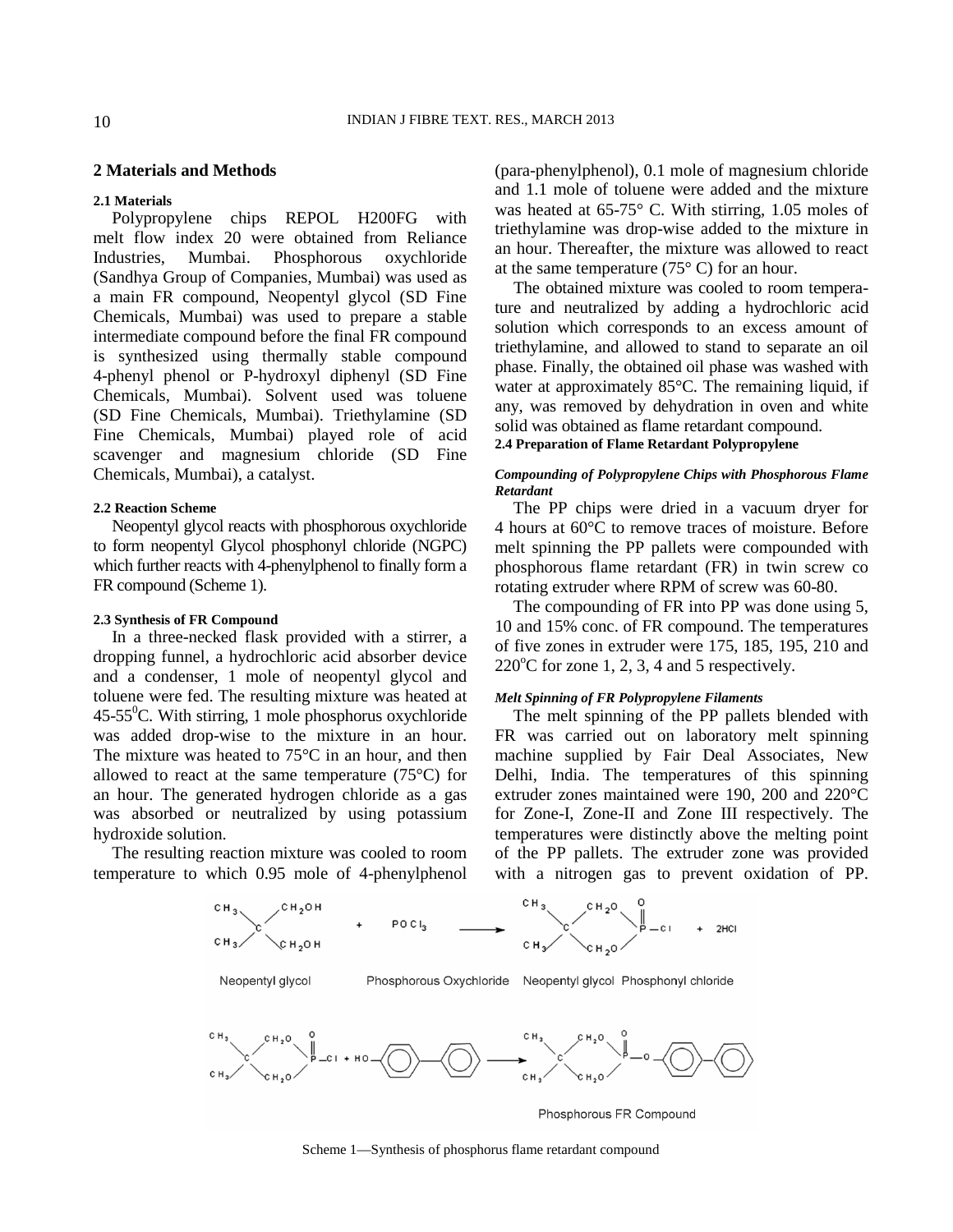The pallets melt to form a molten mass, which moves further to metering pump and then to Die head zone. The filaments extruded from the spinnerets were cooled down by blowing cool air in 1.5 meter long quench duct. The filaments were guided to the godet roller subsequently and were taken over to the draw rollers. The drawing was carried out by two-stage drawing method at draw ratio of 3. The filaments were finally fed to the take up winder machine over the condenser arm wheel, which applies tension to the yarn and controls the speed of the spindle, ensuring that consistent package could be formed.

## **2.5 Characterization and Testing of FRPP**

#### *Analysis of FRPP by FTIR*

FTIR spectra of FRPP were obtained with Shimadzu IR Prestige 21 Spectrophotometer which gives an idea of induction of chemical or bonding with the parent material. FRPP filaments were cut into fine pieces, dried and the same were dispersed into dry KBr and made into pallets with hydraulic press and were immediately subjected to FTIR analysis

## *Evaluation of Tensile Strength of PP Filaments*

The tensile strength and elongation-at-break of polypropylene and FR polypropylene filaments were measured on Tinius Olsen MK supplied by Aimil Ltd. A single filament of test length (10 cm) was used at an extension rate of 50 mm/min. An average of 5-10 readings was noted and expressed in terms of kgf. Testing was carried out as per the test method ISO 5079 for breaking strength of filaments.

# *Determination of Limiting Oxygen Index (LOI)*

The polypropylene pallets were compounded with flame retardant and then melt spun into filaments which were further subjected to compression moulding to form a sheet of FR polymer composite. The moulded sheet was used to find out limiting oxygen index (LOI) using the method ASTM D 2863. The sheet was clamped to holder in a chamber and ignited with fire source till it catches fire and burns entire length of specimen.

#### *Thermogravimetric Analysis (TGA)*

TGA can serve as a useful indicator of polymer decomposition and flammability behavior. It is the most favoured technique for rapid evaluation in comparing and ranking the thermal stability of various polymers. The effect of FR when incorporated into polymer matrix on the thermal stability was studied

by TGA. The weight loss due to the formation of volatile products after degradation at high temperature was monitored as a function of temperature. TGA was done for pure PP and FRPP with DTG-60H Thermogravimetric Analyser, Shimazdu, Japan by heating the samples under nitrogen atmosphere at a heating rate of 5 °C/min from 40 °C to 500 °C.

## *Study of Morphological Features*

Scanning electron microscopy is a widely used microscopic technology to study the morphological features and surface characteristics of the polymeric materials. The FRPP and pure PP were studied for their morphology and surface characteristics. SEM analysis was carried out on a scanning electron microscopy of the make JEOL, JSM-6380, Japan. Samples were sputter-coated with platinum to increase surface conductivity. The SEM machine was operated at 10 kV for analysis of images.

## **3 Results and Discussion**

FTIR plot of pure and flame retardant polypropylene is shown in Fig. 1 where the dominant presence of –CH groups in the linear chain of polypropylene at  $2915 \text{ cm}^{-1}$  can be observed. The synthesized FR compound is melt blended with pure polypropylene. It is observed that the –CH groups at  $2915$  cm<sup>-1</sup> in PP and P=O bond in the FR compound at  $1280 \text{ cm}^{-1}$  both are present in the spectrum of flame retardant polypropylene. Thus, spectrum shows that synthesized FR compound is well incorporated into polypropylene matrix.

The effect of loading of FR additive on thermal stability of the modified polymer is studied with thermogravimetric analysis (TGA), as shown in Fig. 2. It is observed from the figure that there is single stage degradation. When both the curves are compared, it is observed that with introduction of 10% FR compound into matrix, thermal stability of the FRPP increases significantly. Fifty per cent weight loss in pure PP is observed at  $402.2 \text{ °C}$ , while in case of FRPP it is seen at 448.7 °C. The difference in temperatures of 50% weight loss is quite considerable. The degradation in pure PP starts quite early at 391.64 °C and in FRPP the degradation starts at 436.92 °C. From the above temperature difference it is sure that FR plays its role in increasing thermal stability of the polymer.

Figure 3 shows the comparison of pure PP and FRPP for SEM analysis. The pure PP surface is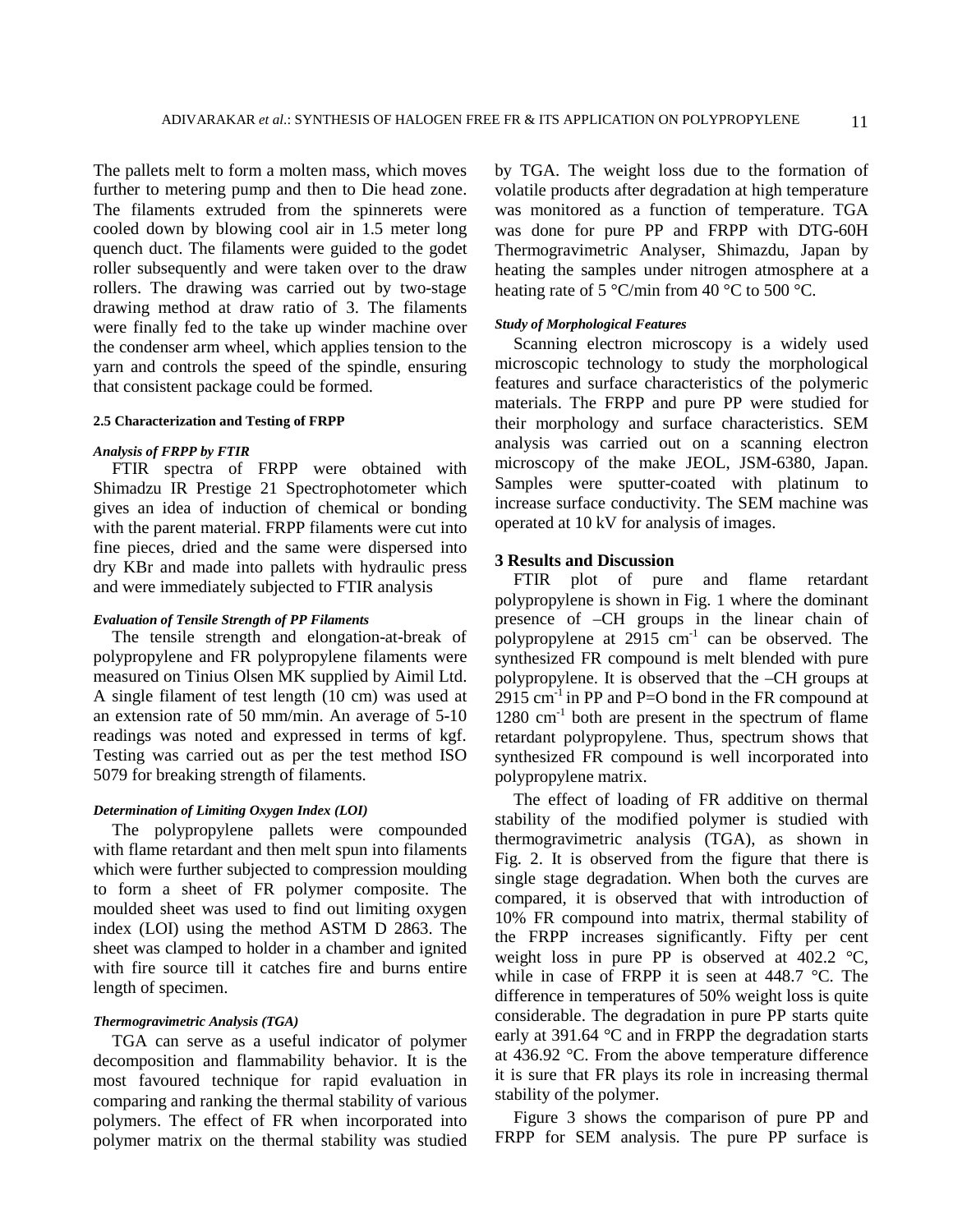smooth and clean, while FRPP shows quite opened up cavited texture. The fractured, rough and bumpy surface of the FRPP further supports increase in accessibility or amorphous region as a result of FR addition into polymer matrix. Thus, SEM study also supports increase in amorphous region, leading to decrease in tensile strength of FRPP filaments.

The flame retardancy of the PP increases with increase in conc. of FR compounded into polymer. The LOI of the control PP is 18 and with the introduction of 5% FR compound into PP, LOI value reaches to 21 which is a considerable increase in flame retardancy. Similarly, when conc. of FR compound is increased to 10% and 15%, the LOI values obtained for FRPP increase to 24 and 26 respectively. The increasing flame retardancy of PP with increasing concentration of FR compound may be attributed to the higher amount of phosphorous content present in the polymer which acts in condensed phase. During burning, phosphorous decomposes relatively at



Fig. 1—FTIR plot of pure and flame retardant polypropylene



Fig. 2— Thermogravimetric analysis of pure(virgin) and flame retardant polypropylene

lower temperature due to weak phosphonate bond and forms a surface layer of char. This charred layer formed on the surface is itself difficult to burn and can insulate the underlying polymer against further thermal degradation, it acts as physical barrier restricting the oxygen access. From the data, a linear relationship between flame retardancy of PP and concentration of FR compound loaded can be observed.

Table 1 depicts the effect of loading of FR compound on the strength of FRPP filaments. The breaking strength of control PP filament is 0.207 kgf, whereas that of FRPP filament modified with 5% FR

| Table 1—Effect of flame retardant on strength of FRPP filaments |                          |                             |                          |
|-----------------------------------------------------------------|--------------------------|-----------------------------|--------------------------|
| Conc. of<br>FR, %                                               | Breaking strength<br>kgf | Elongation<br>$\frac{0}{0}$ | Strength<br>retention, % |
|                                                                 | 0.207                    | 414                         | 100                      |
| 500                                                             | 0.192                    | 340                         | 92.7                     |
| 1000                                                            | 0.178                    | 293                         | 85.9                     |
| 1500                                                            | 0.165                    | 280                         | 79.7                     |



Fig. 3—Scanning electron microscopy of (a) pure polypropylene and (b) flame retardant polypropylene

 $50 \mu m$ 

30 SE I

10

X400

10kv